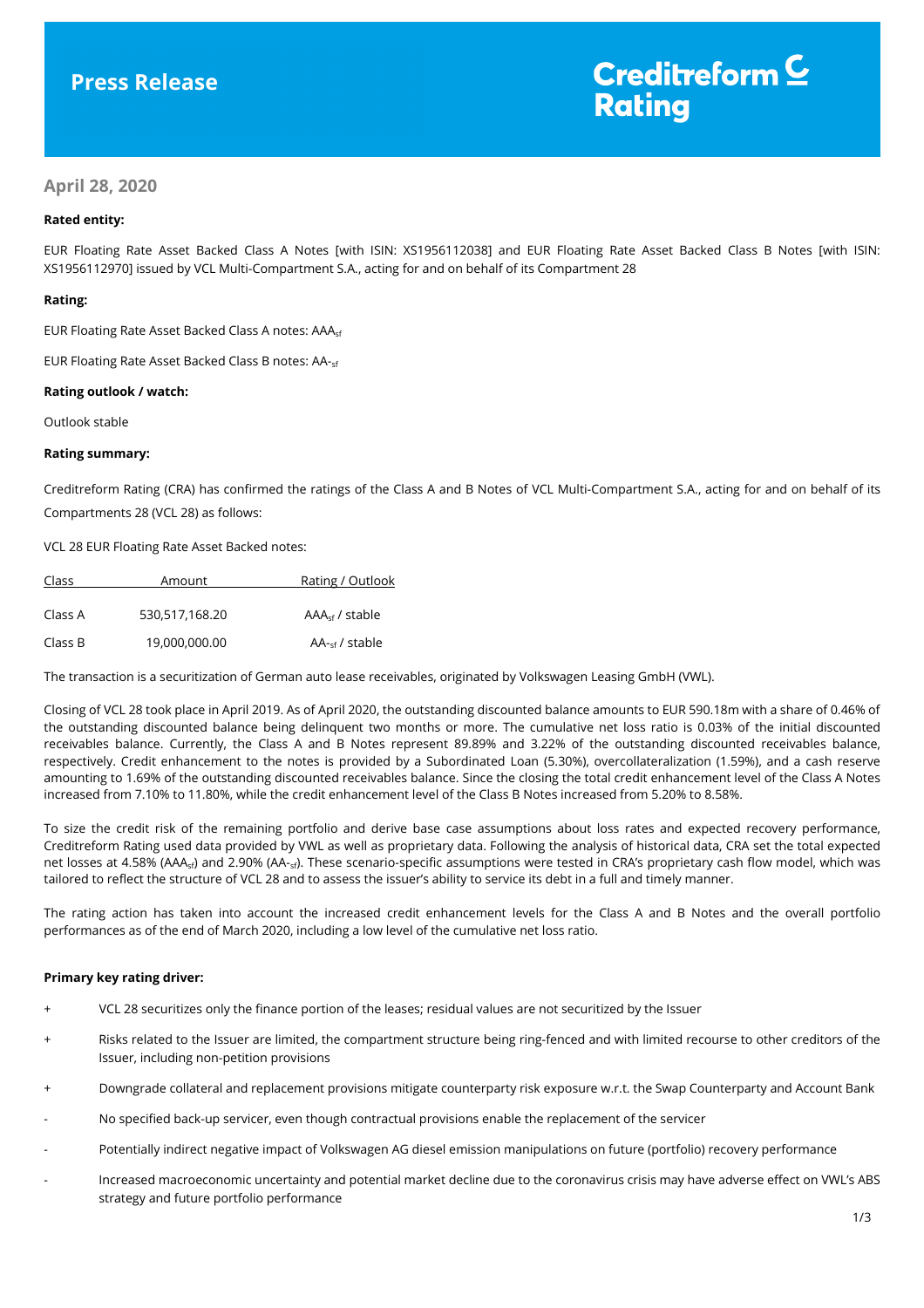# Creditreform  $\underline{\mathsf{C}}$ **Rating**

#### **Rating sensitivities:**

Best-case scenario: In this scenario, we stressed (ceteris paribus) the base case default rate by an amount of -25% and the base case recovery rate by an amount of +25%, resulting in a rating of AAA<sub>sf</sub> and AA<sub>-sf</sub> for the Class A and B Notes, respectively.

Worst-case scenario: In this scenario, a severe 100% stress is applied to the base case default rate in combination with a 50% stress on the base case recovery rate, resulting in a rating of AAA<sub>sf</sub> and A-<sub>sf</sub> for the Class A and B Notes, respectively. In our view, this rating would represent a scenario with higher default correlation and market decline in a stressed pandemic scenario.

#### **ESG-criteria:**

CRA generally takes ESG-relevant factors (environmental, social and governance) into account when assessing the rating object. Overall, ESG factors have a less significant impact on the current ratings of the Class A and B notes. Nevertheless, CRA identifies macroeconomic factors (particularly with regard to potential changes in consumer behaviour) to have a high significant impact. Increased macroeconomic uncertainty and potential market decline due to the coronavirus crisis may have adverse effect on VWL's ABS strategy and future portfolio performance. Governance is relevant to the ratings with respect to counterparty risk, but downgrade collateral and replacement provisions mitigate counterparty risk exposure with respect to the Swap Counterparties and Account Bank. Other individual factors with a potential key rating influence were not identified, and therefore did not affect the final rating.

On the subject of ESG (environment, social and governance), Creditreform Rating AG has published the basic document ("The Impact of ESG Factors on Credit Ratings"), which is available on the homepage under the following link:

https://www.creditreform-rating.de/de/regulatory-requirements/

#### **Date of inception / disclosure to rated entity / maximum validity:**

January 15, 2019 / April 23, 2020 / January 21, 2025

Between the disclosure of the credit rating to the rated entity and the public disclosure, no amendments were made to the credit rating.

#### **Initial rating date:**

April 23, 2019

# **Lead-analyst – position / Person approving (PAC):**

Philip Michaelis (Lead) – Senior Analyst

Jan Löckenhoff (PAC) – Senior Analyst

# **Name & address of legal entity:**

Creditreform Rating AG, Hellersbergstraße 11, 41460 Neuss, Germany

#### **Status of solicitation:**

The rating is a solicited rating. The degree of participation was as follows:

With Rated Entity or Related Third Party Participation: Yes

With Access to Internal Documents: Yes

With Access to Management: Yes

# **Rating methodology / Version / Date of application / Link:**

Rating Methodology Auto ABS Securitizations, Version 1.4, July 2018 (https://www.creditreformrating.de/pub/media/global/page\_document/Rating\_Methodology\_Auto\_ABS\_Securitizations.pdf)

Technical Documentation Portfolio Loss Distributions, Version 1.4, July 2018 (https://www.creditreformrating.de/pub/media/global/page\_document/Technical\_Documentation\_Portfolio\_Loss\_Distributions.pdf)

Rating Criteria and Definitions, Version 1.3, January 2018 (https://www.creditreformrating.de/pub/media/global/page\_document/CRAG\_Rating\_Criteria\_and\_Definitions\_v1\_3\_01-2018.pdf)